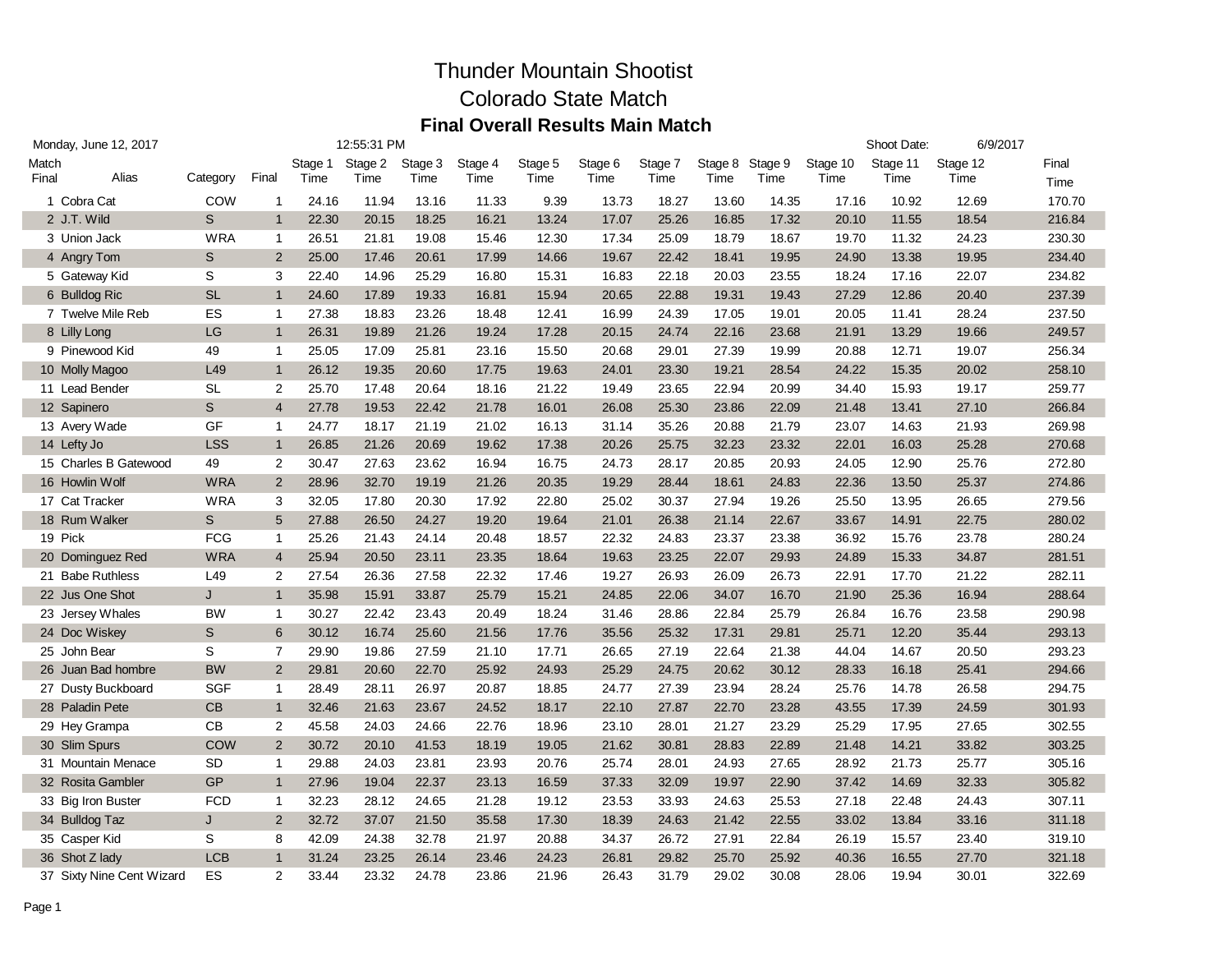| Monday, June 12, 2017 |                        |             |                |         | 12:55:31 PM |         |         |         |         |         |         |         |          | Shoot Date: | 6/9/2017 |        |
|-----------------------|------------------------|-------------|----------------|---------|-------------|---------|---------|---------|---------|---------|---------|---------|----------|-------------|----------|--------|
| Match                 |                        |             |                | Stage 1 | Stage 2     | Stage 3 | Stage 4 | Stage 5 | Stage 6 | Stage 7 | Stage 8 | Stage 9 | Stage 10 | Stage 11    | Stage 12 | Final  |
| Final                 | Alias                  | Category    | Final          | Time    | Time        | Time    | Time    | Time    | Time    | Time    | Time    | Time    | Time     | Time        | Time     | Time   |
|                       | 38 Sam Balin           | <b>SD</b>   | $\overline{2}$ | 33.24   | 32.69       | 25.16   | 21.54   | 20.20   | 24.24   | 30.36   | 22.93   | 27.17   | 43.32    | 18.76       | 27.88    | 327.49 |
|                       | 39 Mesa Belle          | <b>LS</b>   | $\mathbf{1}$   | 40.05   | 23.35       | 26.20   | 25.43   | 22.59   | 23.12   | 30.65   | 24.81   | 49.18   | 26.17    | 14.79       | 25.53    | 331.87 |
|                       | 40 Trigger Happy Ted   | <b>SGF</b>  | $\overline{2}$ | 41.13   | 19.64       | 27.62   | 45.48   | 21.96   | 25.62   | 27.39   | 20.58   | 32.33   | 31.46    | 17.89       | 21.40    | 332.50 |
|                       | 41 Second Fiddle Sue   | <b>LSS</b>  | 2              | 35.34   | 27.14       | 25.06   | 29.54   | 21.56   | 26.46   | 30.26   | 30.00   | 26.04   | 32.91    | 19.29       | 30.75    | 334.35 |
|                       | 42 Dixie Bell          | <b>COWG</b> | $\mathbf{1}$   | 32.54   | 24.18       | 36.18   | 23.47   | 17.80   | 26.01   | 34.91   | 34.82   | 26.61   | 30.87    | 17.69       | 31.82    | 336.90 |
|                       | 43 Blazen Vaquero      | CC          | $\mathbf{1}$   | 37.25   | 34.59       | 27.44   | 28.02   | 21.43   | 25.60   | 29.97   | 31.83   | 28.78   | 28.99    | 17.06       | 31.01    | 341.97 |
|                       | 44 Colorado Big AL     | D           | $\mathbf{1}$   | 29.66   | 29.14       | 23.86   | 26.20   | 22.07   | 29.74   | 28.35   | 29.76   | 28.44   | 25.03    | 20.54       | 51.69    | 344.48 |
|                       | 45 Evergreen Rose      | <b>LBW</b>  | $\mathbf{1}$   | 36.03   | 30.15       | 27.24   | 29.53   | 20.84   | 29.71   | 32.59   | 27.31   | 28.72   | 34.44    | 19.77       | 29.61    | 345.94 |
|                       | 46 Scary Indian Dude   | <b>WRA</b>  | 5              | 35.32   | 24.18       | 21.08   | 19.04   | 23.31   | 20.89   | 67.30   | 20.55   | 40.01   | 30.41    | 16.45       | 28.29    | 346.83 |
|                       | 47 Aspen Filly         | <b>LBW</b>  | $\overline{2}$ | 42.61   | 28.86       | 26.69   | 24.55   | 20.43   | 29.85   | 36.51   | 33.99   | 31.09   | 28.48    | 17.29       | 26.63    | 346.98 |
|                       | 48 Kitty Carbine       | <b>LS</b>   | $\overline{2}$ | 37.67   | 23.80       | 26.47   | 40.30   | 23.40   | 24.89   | 32.84   | 24.51   | 26.78   | 33.58    | 19.46       | 36.75    | 350.45 |
|                       | 49 Ramblin Rose        | <b>LCB</b>  | $\overline{2}$ | 35.48   | 26.10       | 31.67   | 24.26   | 23.63   | 26.35   | 37.42   | 26.31   | 28.74   | 29.60    | 20.74       | 40.28    | 350.58 |
|                       | 50 J Whittler          | <b>ES</b>   | 3              | 39.80   | 26.24       | 27.64   | 27.87   | 23.24   | 33.47   | 39.98   | 28.65   | 36.01   | 29.56    | 22.58       | 28.74    | 363.78 |
|                       | 51 Curly               | <b>GF</b>   | 2              | 31.40   | 43.07       | 26.65   | 27.22   | 19.03   | 23.42   | 33.58   | 26.85   | 26.80   | 40.42    | 30.65       | 35.12    | 364.21 |
|                       | 52 Tin Lizzy           | <b>LFC</b>  | $\mathbf{1}$   | 33.55   | 22.27       | 23.07   | 21.81   | 31.90   | 21.63   | 37.97   | 32.48   | 35.75   | 43.82    | 25.18       | 36.27    | 365.70 |
|                       | 53 T.L                 | ES          | 4              | 26.72   | 33.02       | 29.82   | 27.26   | 25.28   | 34.14   | 29.32   | 43.20   | 23.17   | 40.21    | 25.92       | 30.69    | 368.75 |
|                       | 54 Tailspin            | S           | 9              | 33.95   | 34.81       | 35.04   | 27.04   | 28.04   | 27.76   | 36.37   | 30.22   | 32.80   | 32.75    | 24.08       | 28.27    | 371.13 |
|                       | 55 Big Dave            | F           | $\mathbf{1}$   | 38.64   | 31.20       | 39.32   | 27.20   | 24.28   | 28.99   | 36.46   | 31.24   | 31.97   | 31.49    | 21.72       | 30.39    | 372.90 |
|                       | 56 Ivy Wild            | <b>LBW</b>  | 3              | 36.61   | 30.30       | 29.91   | 37.62   | 18.98   | 34.86   | 53.02   | 34.79   | 23.38   | 31.10    | 17.86       | 26.94    | 375.37 |
|                       | 57 Lucy Trigger        | LS          | 3              | 40.27   | 29.64       | 33.07   | 27.26   | 27.15   | 32.22   | 34.82   | 29.62   | 32.14   | 33.36    | 23.89       | 32.33    | 375.77 |
|                       | 58 Aspen Wrangler      | <b>BW</b>   | 3              | 41.47   | 34.75       | 29.08   | 22.94   | 31.47   | 24.46   | 32.05   | 33.80   | 27.74   | 29.21    | 19.69       | 49.75    | 376.41 |
|                       | 59 Shanley Shooter     | FC          | $\mathbf{1}$   | 42.92   | 25.85       | 30.00   | 28.18   | 21.91   | 38.43   | 35.67   | 56.62   | 24.81   | 29.13    | 18.21       | 29.28    | 381.01 |
|                       | 60 Buckeye Al          | CB          | 3              | 36.13   | 27.01       | 30.05   | 24.88   | 24.30   | 27.65   | 33.79   | 31.98   | 34.42   | 44.22    | 39.28       | 27.64    | 381.35 |
|                       | 61 Wrangler Ron        | GP          | 2              | 35.16   | 28.12       | 28.29   | 28.52   | 24.65   | 31.77   | 40.49   | 34.08   | 31.32   | 30.89    | 34.22       | 34.31    | 381.82 |
|                       | 62 Dusty Garnet        | <b>COWG</b> | $\overline{2}$ | 36.54   | 25.97       | 30.92   | 44.70   | 22.60   | 26.72   | 36.46   | 28.83   | 30.30   | 41.92    | 25.57       | 32.76    | 383.29 |
|                       | 63 Outlaw Josey Wales  | CC          | 2              | 39.82   | 31.45       | 30.51   | 29.53   | 31.74   | 31.69   | 39.02   | 24.61   | 31.75   | 31.93    | 22.00       | 41.14    | 385.19 |
|                       | 64 Spades              | <b>SD</b>   | 3              | 34.38   | 34.25       | 30.01   | 25.20   | 20.96   | 26.00   | 46.55   | 48.52   | 29.41   | 29.35    | 19.00       | 44.18    | 387.81 |
|                       | 65 Peep'n Tom          | GF          | 3              | 36.85   | 26.48       | 49.55   | 24.32   | 24.78   | 34.34   | 32.61   | 29.80   | 27.45   | 41.26    | 19.86       | 41.88    | 389.18 |
|                       | 66 G.W.Rider           | <b>CC</b>   | 3              | 46.89   | 29.08       | 29.84   | 26.91   | 25.20   | 27.75   | 32.88   | 48.40   | 31.34   | 41.00    | 24.56       | 26.94    | 390.79 |
|                       | 67 Marshal Jack Murphy | <b>SGF</b>  | 3              | 45.68   | 25.45       | 34.51   | 33.30   | 26.55   | 34.75   | 31.59   | 36.17   | 27.96   | 41.65    | 18.33       | 35.21    | 391.15 |
|                       | 68 Turquoise Queen     | <b>LWRA</b> | $\mathbf{1}$   | 57.82   | 35.11       | 25.04   | 27.12   | 24.50   | 26.94   | 33.74   | 31.09   | 26.03   | 49.74    | 25.15       | 32.08    | 394.36 |
|                       | 69 Junction Jan        | <b>LSS</b>  | 3              | 40.49   | 30.50       | 32.20   | 28.44   | 24.58   | 29.15   | 40.73   | 28.45   | 44.47   | 41.55    | 21.07       | 33.39    | 395.02 |
|                       | 70 Gypsum Creek Gus    | D           | $\overline{2}$ | 46.99   | 29.34       | 34.02   | 32.61   | 26.70   | 36.49   | 52.84   | 28.14   | 31.24   | 30.99    | 23.61       | 26.79    | 399.76 |
|                       | 71 Ridgeway Plinker    | <b>SL</b>   | 3              | 39.74   | 42.82       | 35.39   | 41.14   | 29.73   | 30.75   | 37.35   | 29.82   | 29.95   | 31.57    | 22.28       | 29.63    | 400.17 |
|                       | 72 Lady Bulldog        | <b>SLG</b>  | $\mathbf{1}$   | 42.93   | 33.84       | 28.01   | 38.32   | 27.03   | 29.10   | 34.67   | 36.10   | 30.07   | 36.18    | 29.84       | 35.33    | 401.42 |
|                       | 73 Hulahan Bob         | GP          | 3              | 41.60   | 29.09       | 31.10   | 34.08   | 35.31   | 33.87   | 39.49   | 29.45   | 29.57   | 38.16    | 20.19       | 40.26    | 402.17 |
|                       | 74 T.J. Sharps         | <b>SL</b>   | $\overline{4}$ | 37.69   | 38.66       | 27.40   | 30.45   | 35.43   | 26.61   | 53.98   | 25.63   | 28.02   | 41.19    | 33.13       | 29.64    | 407.83 |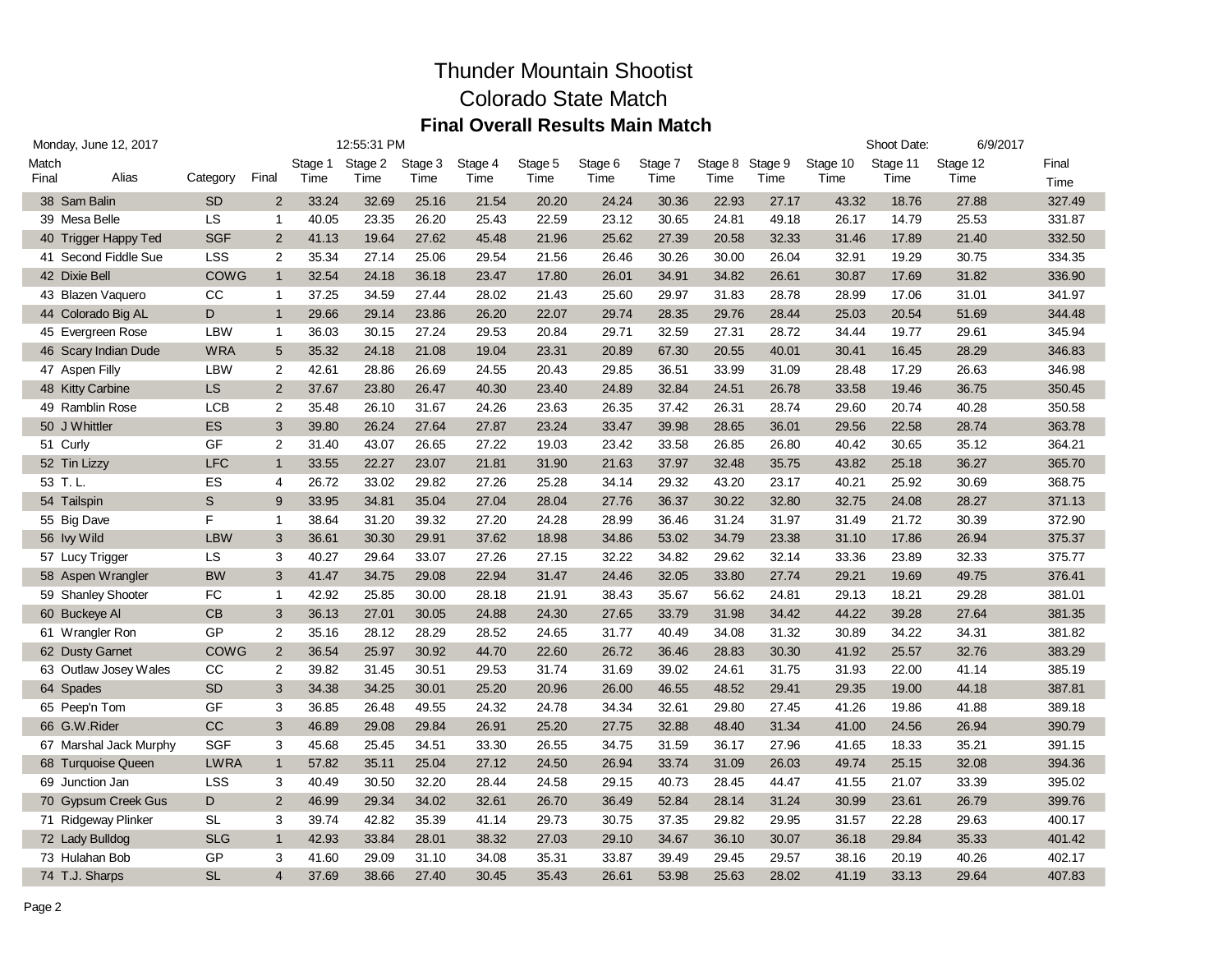| Monday, June 12, 2017 |                               |             |                |         | 12:55:32 PM |         |         |         |         |         |         |         |          | Shoot Date: | 6/9/2017 |        |
|-----------------------|-------------------------------|-------------|----------------|---------|-------------|---------|---------|---------|---------|---------|---------|---------|----------|-------------|----------|--------|
| Match                 |                               |             |                | Stage 1 | Stage 2     | Stage 3 | Stage 4 | Stage 5 | Stage 6 | Stage 7 | Stage 8 | Stage 9 | Stage 10 | Stage 11    | Stage 12 | Final  |
| Final                 | Alias                         | Category    | Final          | Time    | Time        | Time    | Time    | Time    | Time    | Time    | Time    | Time    | Time     | Time        | Time     | Time   |
|                       | 75 Spur Cross Kid             | CC          | $\overline{4}$ | 50.36   | 44.34       | 35.11   | 32.10   | 28.11   | 27.58   | 39.47   | 32.73   | 32.10   | 30.21    | 24.67       | 33.17    | 409.95 |
|                       | 76 Sonora Blaze               | <b>LBW</b>  | $\overline{4}$ | 38.79   | 29.10       | 53.03   | 30.56   | 24.28   | 50.67   | 38.18   | 36.77   | 28.62   | 27.54    | 20.81       | 32.89    | 411.24 |
|                       | 77 Diamond Blaze              | COWG        | 3              | 26.79   | 35.93       | 22.62   | 17.96   | 38.04   | 32.66   | 37.22   | 29.43   | 25.08   | 89.82    | 17.77       | 39.36    | 412.68 |
|                       | 78 Ruby Doe                   | GD          | $\mathbf{1}$   | 49.49   | 32.07       | 40.48   | 38.73   | 27.27   | 32.82   | 40.14   | 33.75   | 34.15   | 34.40    | 27.33       | 49.72    | 440.35 |
|                       | 79 Mazourka Jim               | CB          | $\overline{4}$ | 38.95   | 29.89       | 29.85   | 45.14   | 31.74   | 25.13   | 48.22   | 45.71   | 43.64   | 56.35    | 18.29       | 34.60    | 447.51 |
|                       | 80 Buzzard Wawkin             | S           | 10             | 49.42   | 37.00       | 31.88   | 26.18   | 26.45   | 27.45   | 35.32   | 56.57   | 29.93   | 30.58    | 21.56       | 80.17    | 452.51 |
|                       | 81 Tehachapi Hornn            | ES          | 5              | 33.22   | 32.20       | 31.64   | 26.24   | 21.87   | 45.17   | 54.11   | 27.74   | 50.29   | 64.39    | 37.43       | 29.69    | 453.99 |
|                       | 82 Duck Boy McCoy             | S           | 11             | 43.88   | 32.48       | 29.66   | 69.19   | 28.40   | 43.51   | 45.43   | 39.60   | 33.41   | 34.80    | 20.43       | 34.92    | 455.71 |
|                       | 83 Section Hand               | ES          | 6              | 47.80   | 34.57       | 33.37   | 33.45   | 28.84   | 39.15   | 40.12   | 34.55   | 34.68   | 53.80    | 24.57       | 52.97    | 457.87 |
|                       | 84 Double Bit                 | CB          | 5              | 39.93   | 34.03       | 85.69   | 30.18   | 25.67   | 34.81   | 39.01   | 36.17   | 37.05   | 35.87    | 25.03       | 34.51    | 457.95 |
|                       | 85 Lil Chickadee              | LS          | 4              | 44.63   | 33.49       | 34.81   | 39.88   | 33.33   | 32.41   | 42.29   | 48.47   | 34.27   | 49.93    | 26.16       | 40.91    | 460.58 |
|                       | 86 Adobe Jim                  | <b>ES</b>   | $\overline{7}$ | 42.24   | 33.21       | 30.32   | 31.26   | 32.88   | 41.42   | 40.08   | 42.54   | 32.85   | 61.61    | 26.53       | 48.31    | 463.25 |
|                       | 87 Korupt Karl                | SSD         | $\mathbf{1}$   | 39.49   | 38.80       | 47.20   | 33.07   | 26.60   | 41.23   | 50.65   | 43.62   | 39.62   | 44.99    | 21.00       | 44.73    | 471.00 |
|                       | 88 Misty Rider                | GD          | $\overline{2}$ | 50.42   | 33.09       | 35.49   | 33.15   | 30.39   | 39.55   | 55.62   | 46.31   | 38.25   | 41.98    | 26.16       | 45.74    | 476.15 |
|                       | 89 Mustang Mary               | L49         | 3              | 46.57   | 50.42       | 51.19   | 31.67   | 28.44   | 34.98   | 45.01   | 43.46   | 34.72   | 42.76    | 26.92       | 41.92    | 478.06 |
|                       | 90 Tolinka                    | <b>LFD</b>  | $\mathbf{1}$   | 50.48   | 35.50       | 37.49   | 34.32   | 31.98   | 38.65   | 48.66   | 36.39   | 42.45   | 48.94    | 43.61       | 38.08    | 486.55 |
|                       | 91 Sgt. John Campbell         | 49          | 3              | 46.84   | 39.65       | 49.70   | 39.72   | 26.93   | 38.74   | 48.63   | 38.11   | 41.34   | 43.51    | 34.07       | 41.23    | 488.47 |
|                       | 92 Lil Pistol Rona            | IJ          | $\mathbf{1}$   | 36.96   | 39.59       | 60.11   | 32.86   | 24.96   | 32.22   | 70.48   | 37.48   | 37.11   | 58.65    | 19.18       | 47.63    | 497.23 |
|                       | 93 Singin Sue                 | <b>LFC</b>  | 2              | 45.34   | 49.64       | 37.54   | 38.88   | 39.70   | 45.41   | 40.51   | 66.45   | 37.95   | 40.03    | 23.58       | 41.51    | 506.54 |
|                       | 94 Jade Star                  | <b>COWG</b> | 4              | 39.34   | 41.44       | 61.16   | 38.58   | 23.72   | 42.56   | 38.40   | 76.22   | 30.10   | 59.24    | 24.64       | 36.10    | 511.50 |
|                       | 95 Columbine                  | <b>LSS</b>  | 4              | 52.84   | 35.71       | 34.48   | 56.43   | 28.97   | 66.79   | 40.25   | 37.48   | 53.76   | 53.27    | 25.62       | 40.11    | 525.71 |
|                       | 96 Marie Laveau               | CG          | $\mathbf{1}$   | 59.55   | 43.17       | 50.95   | 36.05   | 27.18   | 68.05   | 48.67   | 50.72   | 35.41   | 40.67    | 31.48       | 42.78    | 534.68 |
|                       | 97 Gardner Kid                | ES          | 8              | 50.22   | 43.45       | 42.19   | 37.15   | 41.03   | 39.57   | 45.96   | 33.16   | 42.47   | 65.36    | 46.09       | 53.65    | 540.30 |
|                       | 98 Cork Screw Sam             | <b>WRA</b>  | 6              | 59.19   | 46.50       | 44.34   | 34.54   | 34.53   | 55.04   | 64.92   | 50.70   | 43.70   | 48.76    | 37.59       | 43.18    | 562.99 |
|                       | 99 Big Hat                    | <b>CB</b>   | 6              | 55.61   | 51.15       | 64.84   | 41.90   | 57.55   | 33.12   | 45.36   | 35.34   | 40.01   | 44.69    | 27.75       | 74.94    | 572.26 |
|                       | 100 Sweet Honey Suckle Ros CG |             | 2              | 48.98   | 51.85       | 41.66   | 45.46   | 53.28   | 37.57   | 46.19   | 49.63   | 40.42   | 49.54    | 63.78       | 61.57    | 589.93 |
|                       | 101 Granny Jan                | GD          | 3              | 160.00  | 34.35       | 34.24   | 32.45   | 27.06   | 34.96   | 64.95   | 42.14   | 42.99   | 52.81    | 28.15       | 46.27    | 600.37 |
|                       | 102 Mad Dog Too               | <b>CB</b>   | $\overline{7}$ | 80.34   | 59.17       | 57.28   | 39.54   | 40.75   | 41.92   | 50.38   | 52.55   | 47.32   | 47.63    | 32.45       | 51.99    | 601.32 |
|                       | 103 Lone Wolf Webb            | 49          | 4              | 57.39   | 47.88       | 49.59   | 63.27   | 33.73   | 44.12   | 73.61   | 60.78   | 47.68   | 60.00    | 55.96       | 49.11    | 643.12 |
|                       | 104 Fandango Dave             | CB          | 8              | 62.65   | 47.94       | 60.27   | 46.25   | 44.31   | 49.52   | 62.43   | 58.36   | 51.48   | 63.36    | 47.88       | 57.57    | 652.02 |
|                       | 105 X Mark                    | <b>SL</b>   | 5              | 68.81   | 51.21       | 50.20   | 45.68   | 37.89   | 49.49   | 56.74   | 64.84   | 82.98   | 70.05    | 46.09       | 57.01    | 680.99 |
|                       | 106 Hickok Holly              | <b>LSS</b>  | 5              | 160.00  | 53.77       | 54.17   | 44.73   | 32.29   | 51.46   | 62.31   | 51.01   | 52.35   | 72.37    | 30.04       | 55.19    | 719.69 |
|                       | 107 Old Fashioned             | SSD         | 2              | 78.74   | 65.18       | 60.21   | 55.81   | 46.05   | 60.48   | 74.86   | 61.09   | 58.87   | 55.79    | 44.58       | 64.13    | 725.79 |
|                       | 108 Dr. Death                 | cc          | 5              | 69.90   | 63.47       | 50.55   | 61.01   | 49.89   | 74.18   | 70.37   | 79.59   | 59.10   | 48.94    | 31.32       | 71.08    | 729.40 |
|                       | 109 Women whisky              | <b>LSS</b>  | 6              | 51.47   | 58.43       | 44.64   | 36.77   | 39.09   | 46.80   | 81.03   | 150.00  | 73.34   | 49.01    | 37.75       | 61.85    | 730.18 |
|                       | 110 Mesa Verde Lady Sego      | <b>LSSD</b> | $\mathbf{1}$   | 65.65   | 65.91       | 51.12   | 70.44   | 48.73   | 50.70   | 59.48   | 54.42   | 46.56   | 64.00    | 135.00      | 56.49    | 768.50 |
|                       | 111 Sagebrush Burns           | COW         | 3              | 75.28   | 57.68       | 62.29   | 62.25   | 77.97   | 64.11   | 80.96   | 66.17   | 64.59   | 67.59    | 50.12       | 68.30    | 797.31 |